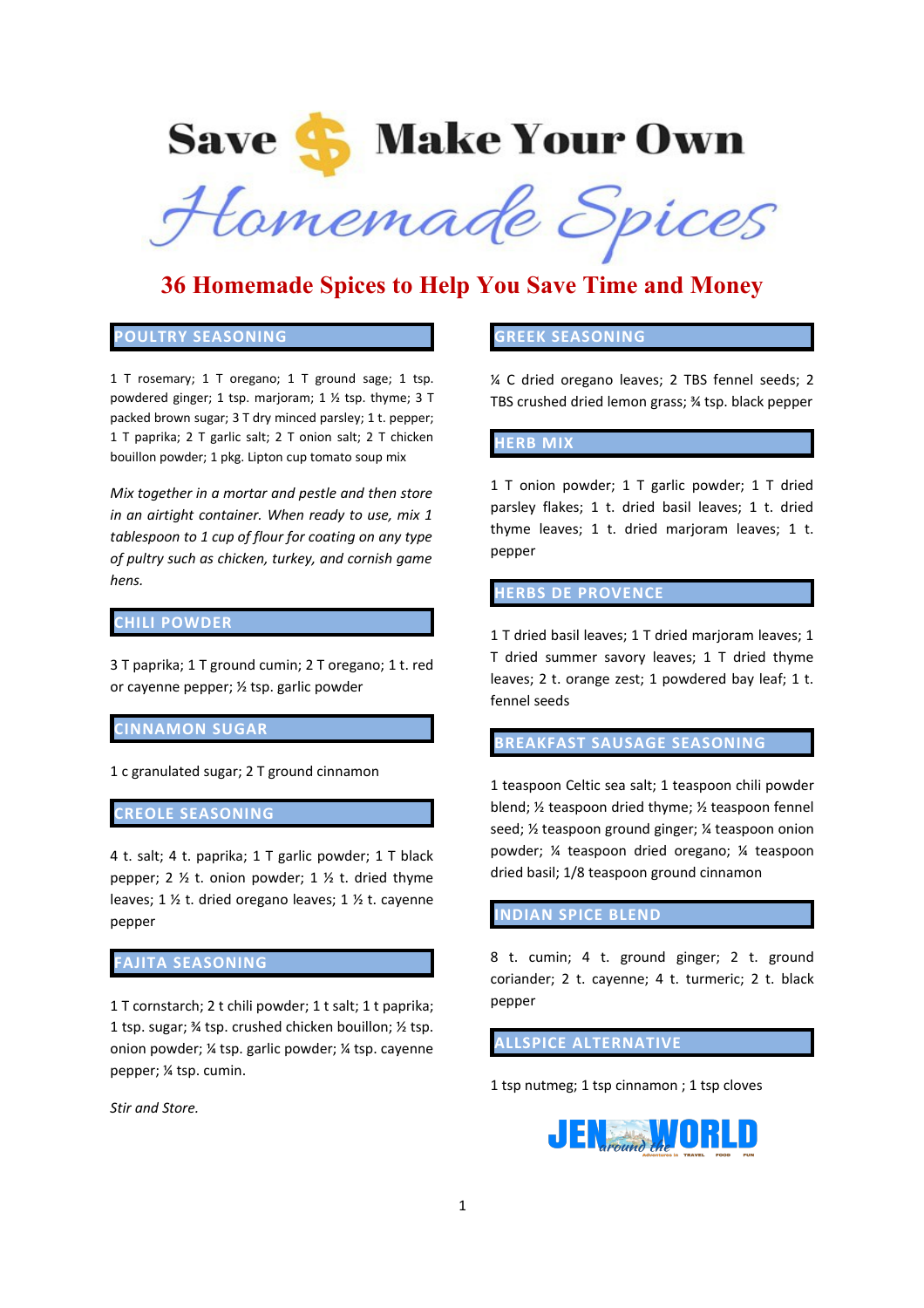## **ITALIAN HERB SEASONING**

¼ c oregano; 2 T marjoram; 2 T thyme; ¼ c basil; 2 T rosemary; 2 T. garlic powder; ¼ c parsley

## **MONTREAL STEAK SEASONING**

4 tablespoons sea salt; 1 tablespoon coarsely ground black pepper; 1 tablespoon onion powder; ½ tablespoon garlic powder; ½ tablespoon crushed red pepper flakes; 1 tablespoon thyme; 1 Tablespoon rosemary; ½ tablespoon fennel seed

## **"LOWRY'S" SEASONED SALT**

2 T pepper; 1 T chicken bouillon powder; 1 t. onion salt; 1 t. onion powder; 1 T garlic salt; 1 t. cumin powder; 1 t. dry marjoram leaves; 1 T minced parsley; 1 t. paprika; ½ t. curry powder; 1 T chili powder; 1/3 C salt

## **MRS. DASH SEASONING BLEND**

½ t. cayenne pepper; 1 T garlic powder; 1 t. basil; 1 t. marjoram; 1 t. thyme; 1 t. parsley; 1 t. savory; 1 t. mace; 1 t. onion powder; 1 t. sage; 1 t. black pepper

*Blend well and keep dry.*

## **OLD BAY SEASONING MIX**

1 T ground bay leaves; 2  $\frac{1}{2}$  t. celery salt; 1  $\frac{1}{2}$  t. dry mustard; 1 ½ t. ground black pepper; ¾ t. ground nutmeg; ½ t. ground cloves; ½ t. ground ginger; ½ t. paprika;  $\frac{1}{2}$  t. red pepper;  $\frac{1}{4}$  t. ground mace;  $\frac{1}{4}$  t. ground cardamom

## **ONION SOUP MIX (LIPTON'S)**

¾ C instant minced onion; ½ C beef bouillon powder; 4 t. onion powder; ¼ t. crushed celery seeds; ¼ t. sugar

## **ORIENTAL SPICE FOR STIR FRY (KEEP REFRIGERATED)**

1 t. freshly grated lemon peel; ¼ t. fennel seed, crushed; ¼ t. ground cloves; ¼ t. anise seed, crushed; ¼ t. ground cinnamon; ¼ t. ground ginger

#### **PARMESAN MIX**

1 lb parmesan or Romano cheese, grated; ¼ C oregano; ¼ C basil; ¼ C parsley flakes

**PICKLING MIX**

¼ C mustard seeds; ¼ C dill seed; ¼ C coriander seeds; 2 T crushed chili peppers; 2 T crushed bay leaves; 1 T celery seeds; 1 T white peppercorns

**PUMPKIN PIE SPICE MIX**

2 t. ground cinnamon; 1 t. ground ginger;  $\frac{1}{2}$  t. ground cloves; ½ t. ground nutmeg

## **SEASONED SALT**

 $%$  C salt;  $%$  C garlic salt; 1 t. ground pepper;  $%$  t. dried oregano leaves; 1 t. paprika; 1/8 t. celery seed; ¼ t. ground white pepper; ¼ t. dry mustard

## **SHAKE N' BAKE MIX**

1 C all-purpose flour; 2 C fine dry breadcrumbs; 2 t. cornstarch; 2 t. paprika; 2 t. onion powder; 2 t. salt; 2 t. sugar; 3  $\frac{1}{2}$  t. poultry seasoning; 2 T crumbled dried parsley

**TACO SEASONING**

4 T instant minced onion; 2 T chili powder; 2 t. paprika; 2 t. dried red pepper, crushed; 1 ½ t. dried oregano; 4 t. salt; 1 T cornstarch; 1 T instant minced garlic; 2 t. ground cumin